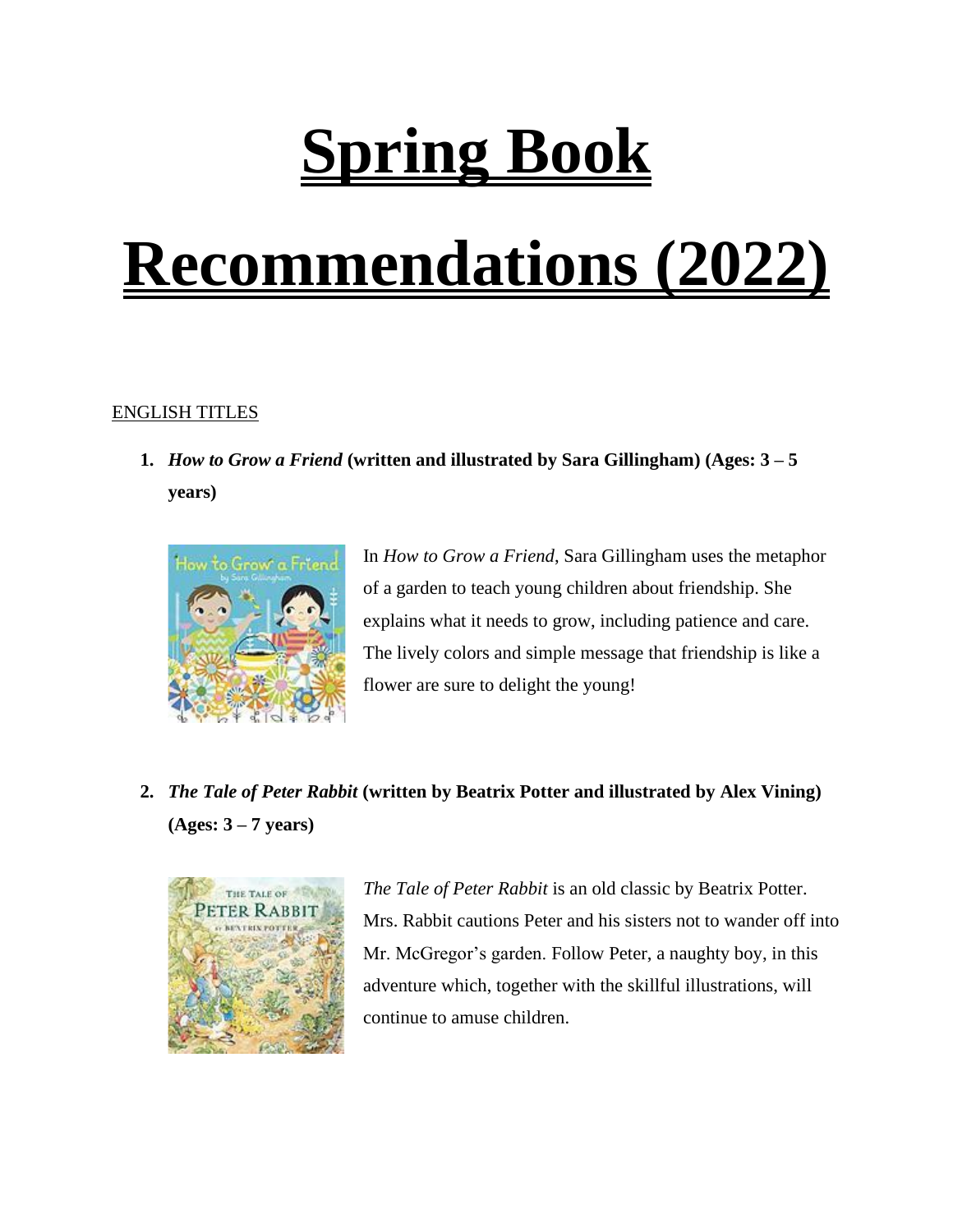**3.** *Bees* **(written by Laura Marsh) (Ages: 5 – 8 years)**



This National Geographic Kids reader will introduce curious children to the whole world of honeybees. They will learn about their physical characteristics, life in a hive, and the importance of bee pollination for greater ecosystem.

## FRENCH TITLES

**1.** *Petit Loup Apprend à Jardiner* **(written by Orianne Lallemand and illustrated by Éléonore Thuillier) (Ages: 3 – 5 years)**



Join P'tit Loup as he learns to garden with his Papa. It's a lot of hard work to care or a garden, and P'tit Loup is excited to harvest what he planted. But he has to be patient and wait for the right time when the crops will be ready!

**2.** *Voici le Printemps* **(written and illustrated by Maryann Cocca-Leffler and translated by d'Isabelle Montagnier) (Ages: 3 – 6 years)**